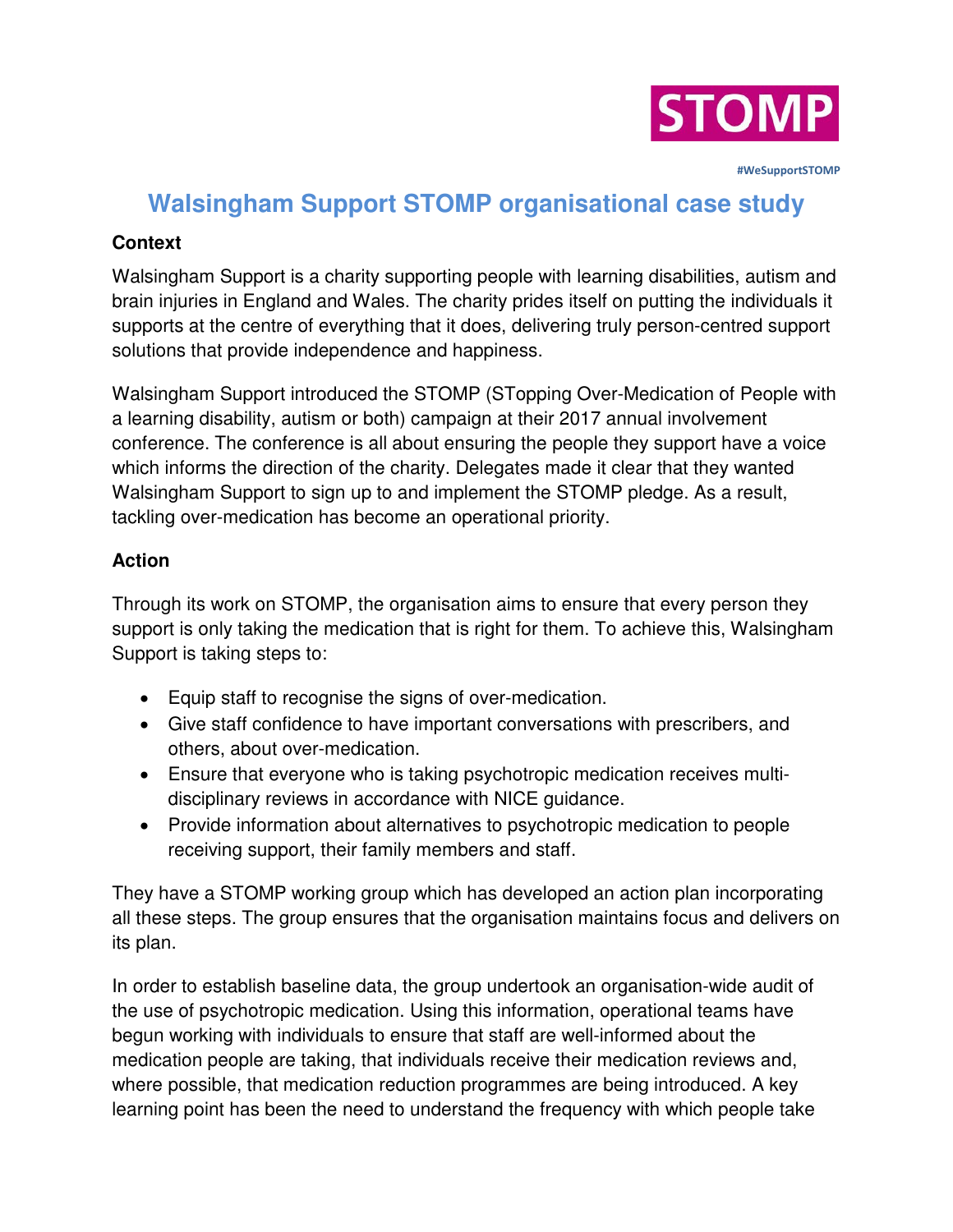psychotropic medication (i.e. long-term/short-term, regular/infrequent) and this has now been incorporated into the audit.

Walsingham Support is also undertaking a review of all policies, planning tools and staff training relevant to STOMP, including staff induction, support planning, medication, positive behaviour support and safeguarding.

## **Engagement**

Coproduction has been at the heart of Walsingham Support's approach to STOMP from the outset. This began at the 2017 involvement conference and has continued through all the organisation's STOMP activity. The conference workshop on STOMP has been made into a short film so that it can be accessed by people supported by the organisation who were not present.

The organisation has three regional involvement groups (soon to become five) that meet monthly. All three groups have contributed to the STOMP action plan and have ratified the final version. STOMP is discussed at most involvement group meetings which makes the organisation accountable to the people it supports for delivery on the plan.

The groups are also coproducing accessible communications. One group has developed easy-read posters about the STOMP campaign and the work Walsingham Support is doing. Another group is working on a drama about what good and bad support related to psychotropic medication looks like; this will be performed at the 2018 involvement conference.

## **Measuring Outcomes**

Walsingham Support will be repeating its audit of the use of psychotropic medication in April 2019 in order to measure progress.

## **Top Tips**

- Listen to what the people you support are saying, especially those who are taking psychotropic medication.
- Enable the people you support to be as involved as possible in the development and delivery of your STOMP programme.
- Listen to staff, families and carers and raise their awareness of what to look out for.
- Don't rush it; aim for a long-term embedded commitment to ensuring that people are only taking the medication that is right for them.